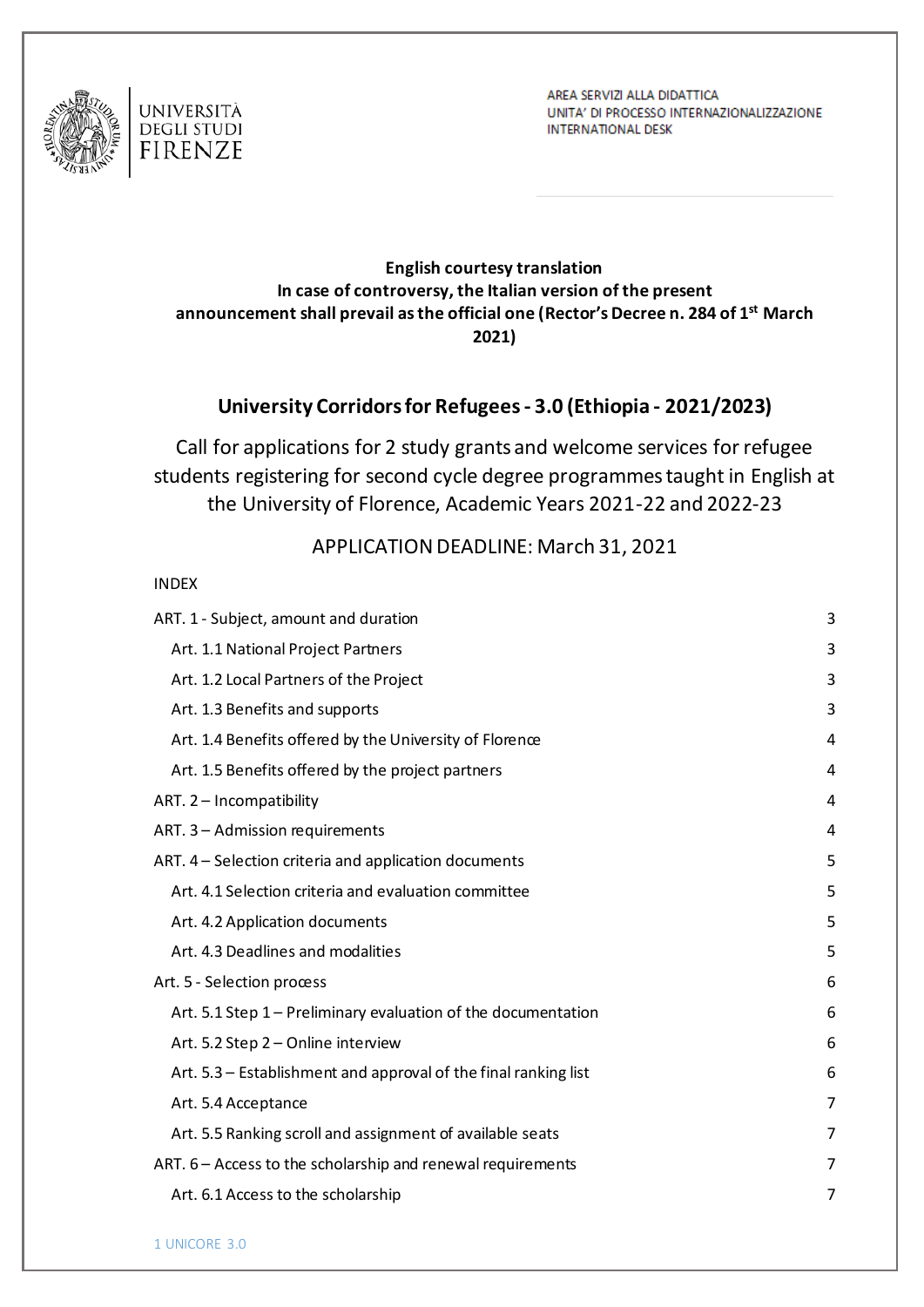

AREA SERVIZI ALLA DIDATTICA UNITA' DI PROCESSO INTERNAZIONALIZZAZIONE **INTERNATIONAL DESK** 

| Art. 6.2 Renewal requirements                                                                             | 7 |
|-----------------------------------------------------------------------------------------------------------|---|
| Art. 6.3 Additional Renewals                                                                              | 8 |
| ART. 7 - Withdrawal from studies                                                                          | 8 |
| ART. 8 - Information notice concerning data processing                                                    | 8 |
| ART. 9 – Conditional issuing of the call for applications                                                 | 8 |
| Art. $10$ – List of the Second Cycle Degree taught in English participating in the call for University of |   |
| Florence                                                                                                  | 8 |
| Art. 11 - Publication of the Call                                                                         | 9 |
| Art. 12 - Procedure Manager                                                                               | 9 |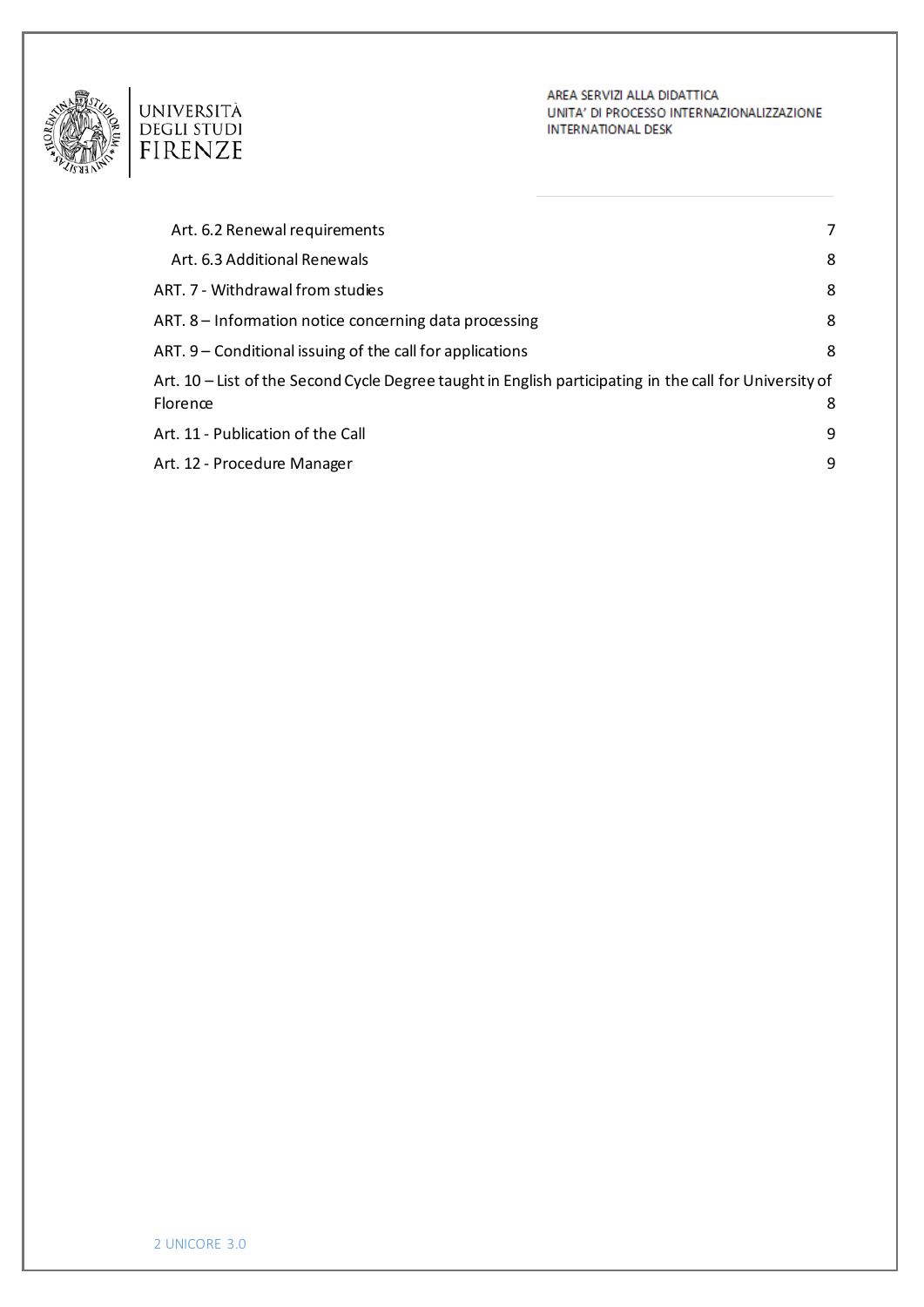



AREA SERVIZI ALLA DIDATTICA UNITA' DI PROCESSO INTERNAZIONALIZZAZIONE **INTERNATIONAL DESK** 

# <span id="page-2-0"></span>ART. 1 - Subject, amount and duration

The general objective of the University Corridors for Refugees - UNICORE 3.0 project is to promote the right to high education for refugees through study corridors from Ethiopia to Italy.

#### <span id="page-2-1"></span>Art. 1.1 National Project Partners

The project is jointly promoted by a consortium of partners:

- United Nations High Commissioner for Refugees (UNHCR)
- Caritas Italiana
- Diaconia Valdese
- Centro Astalli
- Italian Ministry of Foreign Affairs and International Cooperation (MAECI)
- University of Florence
- All the other universities signing the cooperation agreement for the project "University Corridors for Refugees - 3.0 (Ethiopia - 2021/2023)" (see art. 9)

The benefits are intended for holders of International Protection living in Ethiopia and admitted in a programme among those offered at one of the partner universities for the Academic Year (A.Y.) 2021-22.

UNICORE 3.0 benefits are assigned for the A.Y. 2021-22 and 2022-23. Maintenance merit requirements and additional renewal conditions are listed in Art. 6.

The full list of the programmes available at University of Florence is specified in Art. 10.

#### <span id="page-2-2"></span>Art. 1.2 Local Partners of the Project

University of Florence will be supported in the project by the following local partners: Diaconia Valdese, Centro di Salute Globale, Associazione di Studi Giuridici sull'Immigrazione, Associazione Progetto Arcobaleno. Their support is the result of the partnership with the above -mentioned institutions.

Details of the service offered by the partners are better specified in the protocol, by which the partners have agreed to join the partnership.

#### <span id="page-2-3"></span>Art. 1.3 Benefits and supports

Eligible candidates will receive full support during all the steps of the application, including financial coverage for all the expenses prior to their arrival in Italy.

Winners will receive financial coverage for the travel expenses to Italy and full support during their studies.

Among the benefits offered:

- Monthly scholarship.
- Free housing and free student pass in the metropolitan area of Florence
- Full tuition fee reduction.
- Coverage of extra expenses as better specified in Art. 1.4.
- Mentoring service for all the duration of the studies.
- Full support from the International Desk staff and by the teaching staff in charge of the project.

Detailed services offered by the University of Florence are listed in Art. 1.4.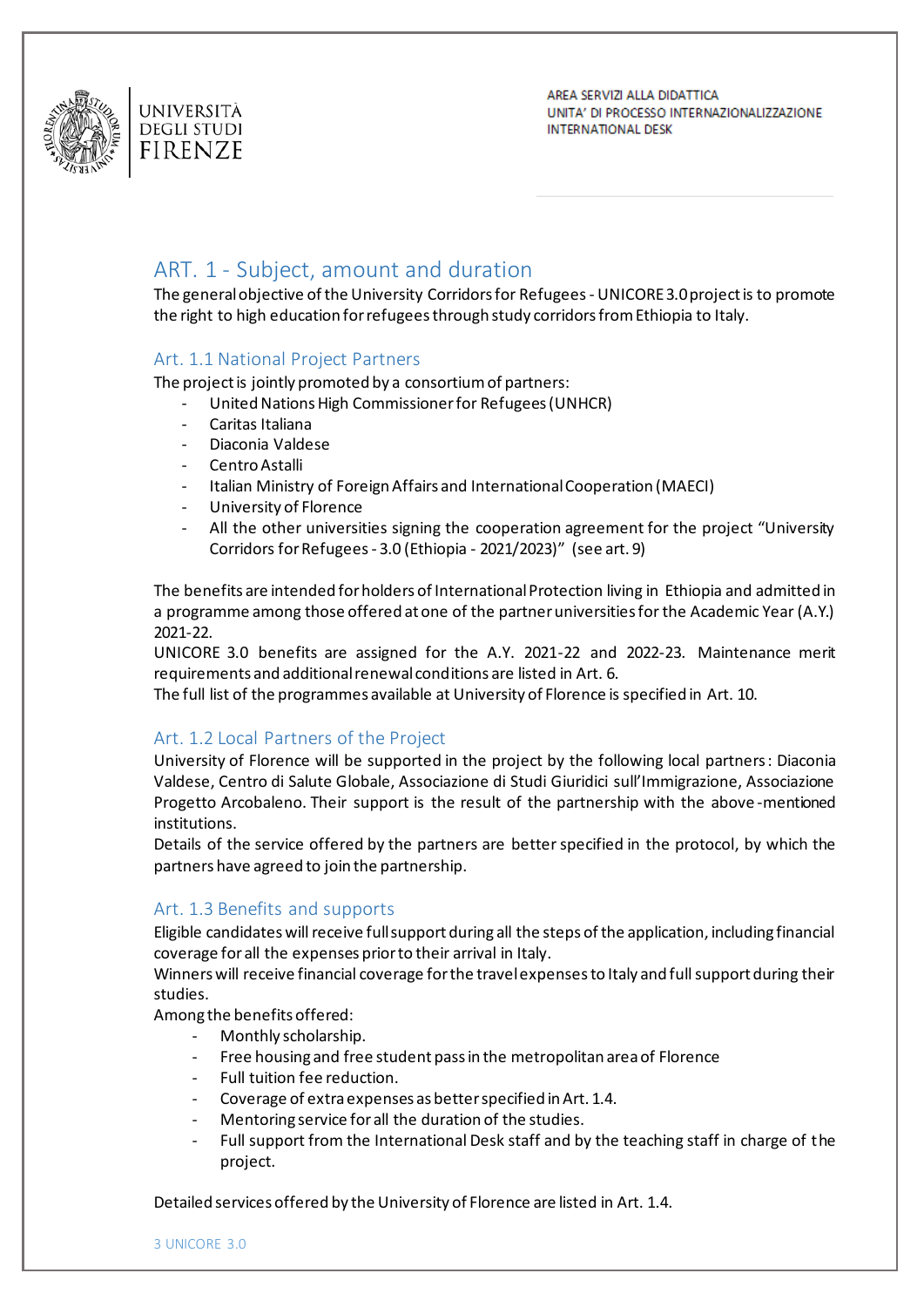

AREA SERVIZI ALLA DIDATTICA UNITA' DI PROCESSO INTERNAZIONALIZZAZIONE **INTERNATIONAL DESK** 

The above-mentioned academic benefits are applicable only to the beneficiaries of the scholarship and cannot be extended for any reason to relatives or third parties.

#### <span id="page-3-0"></span>Art. 1.4 Benefits offered by the University of Florence

- € 5,000 per year of study. Payments will be divided in five instalments. Winners will be provided with more information upon enrollment.
- Free accommodation in one of our student dorms, in a shared room from the month of August 2021.
- Meal card with two meals a day (reduced fee) from Monday to Saturday in our student canteens.

#### <span id="page-3-1"></span>Art. 1.5 Benefits offered by the project partners

- Full coverage of the expenses to be faced before the arrival in Italy (flight tickets, Visa and preparation of supporting documents), offered by Caritas Italiana
- A personal computer, offered by Caritas Italiana.
- € 2,400 per year of study covered by Diaconia Valdese to cover additional expenses, such taxes for the registration to the National Health Service or the residence card application.

## <span id="page-3-2"></span>ART. 2 – Incompatibility

The UNICORE 3.0 study grants cannot be combined with:

- merit-based study grants/prizes issued by the University of Florence for the support of international students;
- study grants issued by the Ministry of Foreign Affairs and International Cooperation (MAECI);
- CRUI grants for beneficiaries of international protection;
- study grants issued by foreign governmental bodies or institutions, on the basis of agreements with the University of Florence, aimed at assisting the enrollment of international students at the University of Florence.
- grants or any other benefit provided by DSU TOSCANA

## <span id="page-3-3"></span>ART. 3 – Admission requirements

Application is open exclusively to candidates who:

- 1. are residing in Ethiopia and have been recognized the refugee status in collaboration with UNHCR;
- 2. hold a qualification valid for admission to the chosen Second Cycle Degree Programme by March 31, 2021; the degree must be issued by a higher education institution, accredited by the local government;
- 3. have a Grade Point Average (GPA) of at least 24/30, according to the Italian higher education grading system. The conversion into the Italian GPA will be carried out according to the formula described in the attachment 1.
- 4. the degree must not have been obtained before the year 2016;
- 5. meet the specific admission requirements of the Second cycle degree program of interest; for more information about specific requirements see Art. 10;
- 6. have never been enrolled before in a degree program at the University of Florence or at any of the Partner Universities.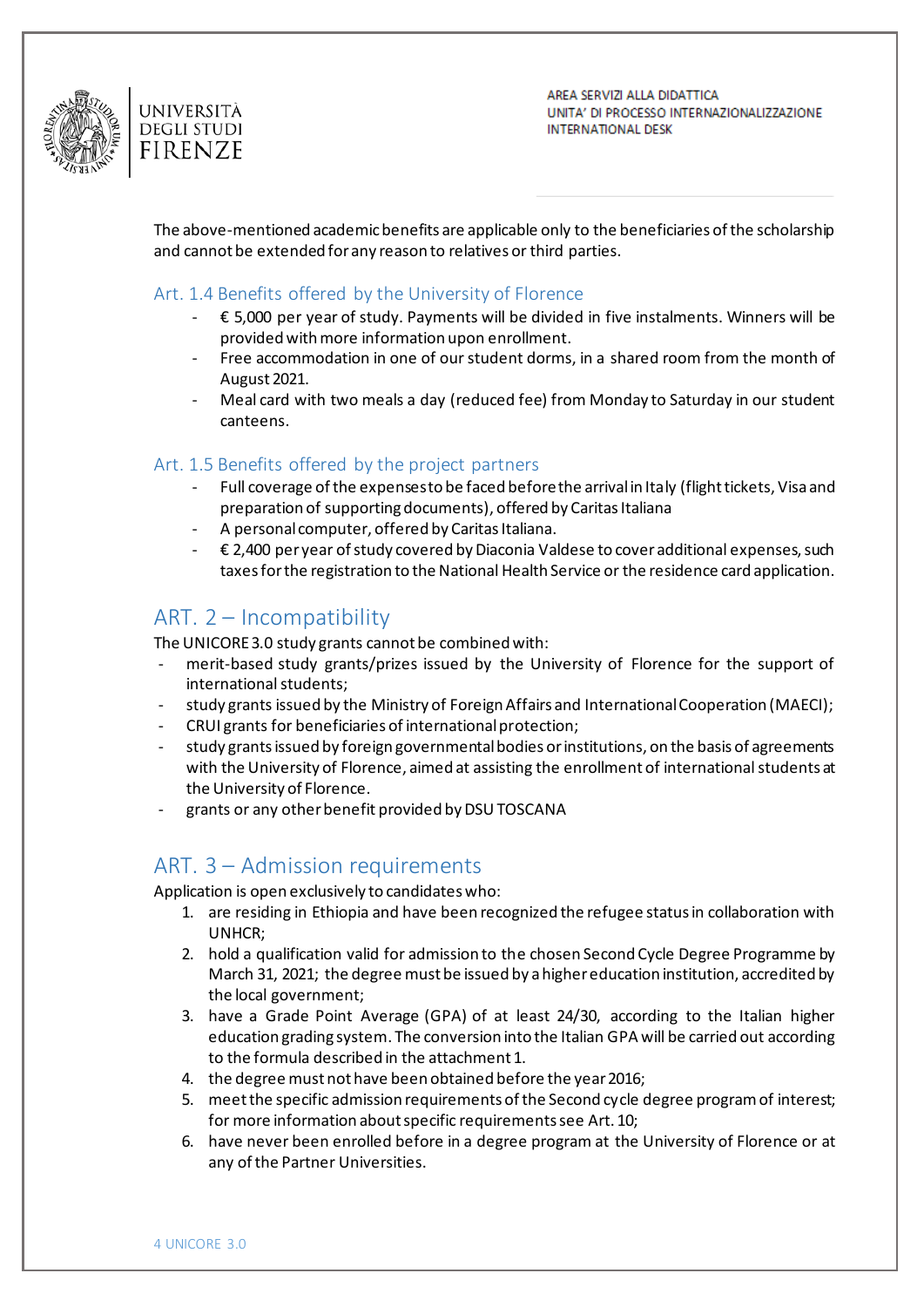

# <span id="page-4-0"></span>ART. 4 – Selection criteria and application documents

### <span id="page-4-1"></span>Art. 4.1 Selection criteria and evaluation committee

Candidates are selected on the basis of merit requirements.

For the University of Florence, the evaluation will be carried out by a Committee of Experts composed by professors Ivana Acocella and Alberto Tonini (Teaching staff in charge of the project), two members of the International Desk, the Professor in charge of the Master Programmes concerned - or her/his delegates – and any other teaching staff the Professors will consider appropriate.

#### <span id="page-4-2"></span>Art. 4.2 Application documents

By March 31, 2021, candidates are required to submit the following documentation:

#### MANDATORY DOCUMENTS:

- 1. The application form (attachment 2).
- 2. Their Proof of Registration, issued by UNHCR, or Refugee Identity Card, issued by Ethiopian authorities and UNHCR.
- 3. An official certificate of the first level degree, issued by the awarding university, confirming the qualification required for admission to the chosen master programme.
- 4. An official transcript of exams passed and relative marks.
- 5. Any relevant and additional document required by the specific programmes chosen (see Art. 10).

#### NOT MANDATORY DOCUMENTS:

 Letter/s of references (in English or in Italian) written by supervisor/advisor supporting the student's application.

All documents presented by applicants must be in English or Italian.

**All documents in any language other than Italian or English must be accompanied by a translation**. During the application phase, the translation into English or Italian can be done directly by the candidate.

#### <span id="page-4-3"></span>Art. 4.3 Deadlines and modalities

Applications, along with the documents listed in article 4.2, can be submitted from the day after the publication of this call to March 31, 2021 at 12:00 pm (Italian Official Time), exclusively via email to the following email address: unicore@unifi.it

The email must bear as object: **UNICORE 3.0 and the name and surname of the candidate**.

For guidance when filling the application for the Programmes offered by the University of Florence, candidates can contact the International desk:

Telephone: (+39) 055/2756.962/963/964/965 from Monday to Thursday 9.00 a.m. – 1.00 p.m. (Italian Official Time) or send an email to unicore@unifi.it

Applications that are not properly filled in or complete with all the required documentation will not be accepted. Applications cannot be submitted on paper, by fax or to an email address different from the above mentioned one.

For the University of Florence, candidates are allowed to apply for maximum two programmes. It is highly recommended that candidates apply for no more than two different Italian Universities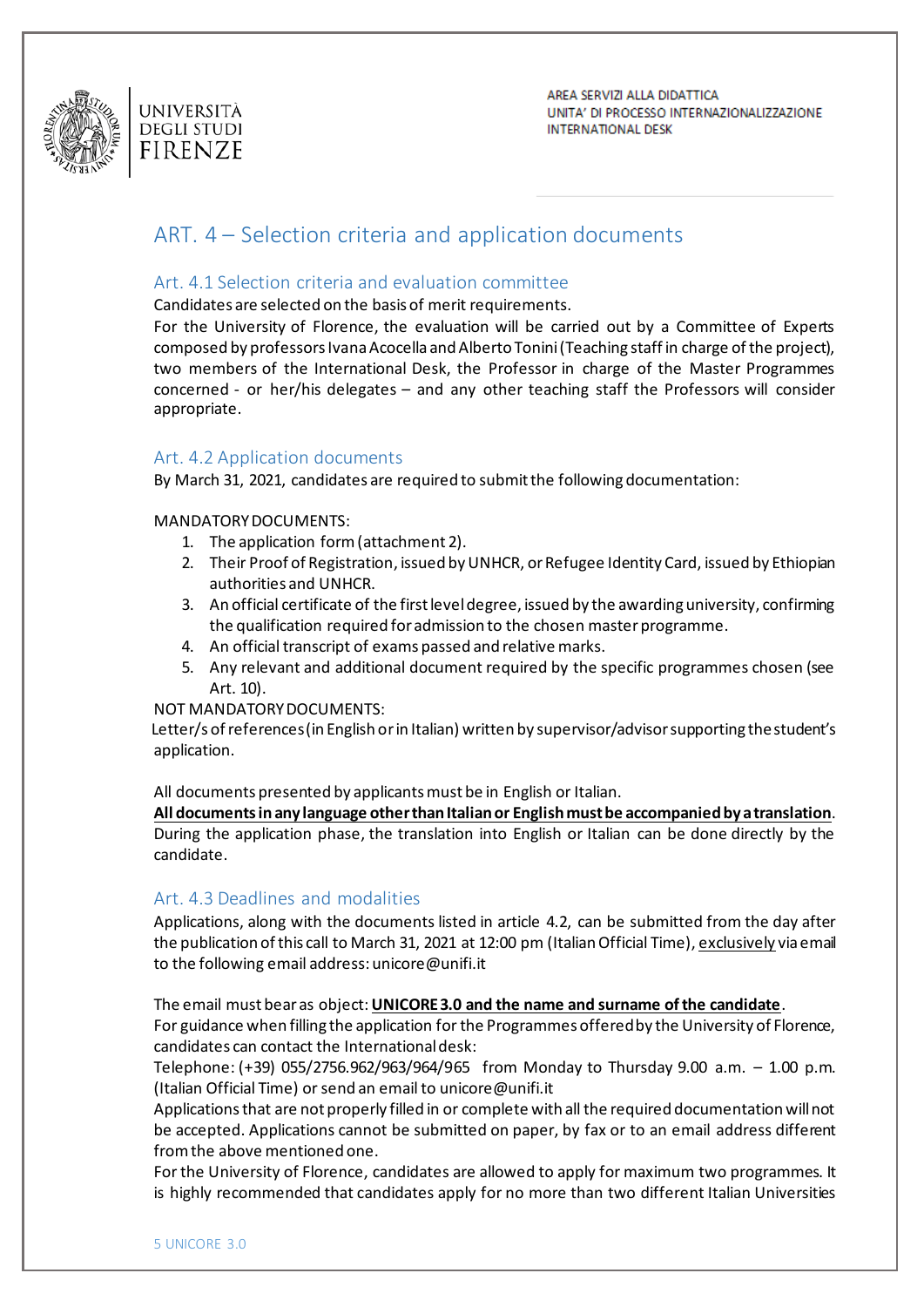

AREA SERVIZI ALLA DIDATTICA UNITA' DI PROCESSO INTERNAZIONALIZZAZIONE **INTERNATIONAL DESK** 

(including Florence) and to concentrate their choice on the programmes in which they meet the specific entry requirements.

# <span id="page-5-0"></span>Art. 5 - Selection process

The application process is divided into two steps:

- Step 1: preliminary evaluation of the documentation
- Step 2: online interview

#### <span id="page-5-1"></span>Art. 5.1 Step 1 – Preliminary evaluation of the documentation

The Committee of Experts will evaluate the documentation according to the following criteria:

- academic background and Grade Point Average (score: 0-15);
- evaluation of CV: professional experience and personal skills (score: 0-15);
- coherence between previous studies and selected Second Cycle Degree programme (score: 0-10).

Candidates receiving a score of less than 25 will not be admitted to step 2 of the selection process. Candidates admitted to Step 2 will be notified by email by May 10, 2021.

#### <span id="page-5-2"></span>Art. 5.2 Step 2 – Online interview

The interviews will be conducted in English via web, on services such as Skype, Google Hangouts or WhatsApp. Candidates admitted to step 2 will be interviewed by the Committee of Experts, who will evaluate their technical skills, competence on the subject as well as their mastering of the English language. Interviews will be graded on a scale of 40 points.

Interviews will take place starting from May 17, 2021.

Candidates will be notified by email about the date and time of their interview.

Candidates are requested to come to the interview with the Refugee Identity Card or Proof of Registration (PoR) Card used during the online application. A third party will be present at the beginning of the interview for the identification of the candidate.

Candidates with disabilities who need assistance during the interview must specify the type of disability they have and the kind of support they need in the application form. In this case, an official disability certificate is also requested.

#### <span id="page-5-3"></span>Art. 5.3 – Establishment and approval of the final ranking list

Candidates who will score less than 50/80 points will not be included in the final ranking.

Candidate rankings are drawn up by the Committee of Experts, summing up the results of the two phases and are approved by decree. The rankings are organised in decreasing order of points.

The two available seats are awarded on a gender balance ratio and the committee will elaborate two different rankings according to the gender of the candidates.

Only in the case that the list of eligible candidates does not include representatives of the two genders, the seats can be awarded to two representatives of the same gender.

For equal points, preference will be given to the younger candidate.

The list of eligible applicants for the University of Florence, including the ones not selected for the available seats, will be published by June 22, 2021 on www.unifi.it/unicore and on https://universitycorridors.unhcr.it/. In this list, Refugee Identity Card number or the Proof of Registration (PoR) Card number instead of full name, will be used to identify the eligible applicants and the ones not selected.

Winners will be notified by email by June 22, 2021.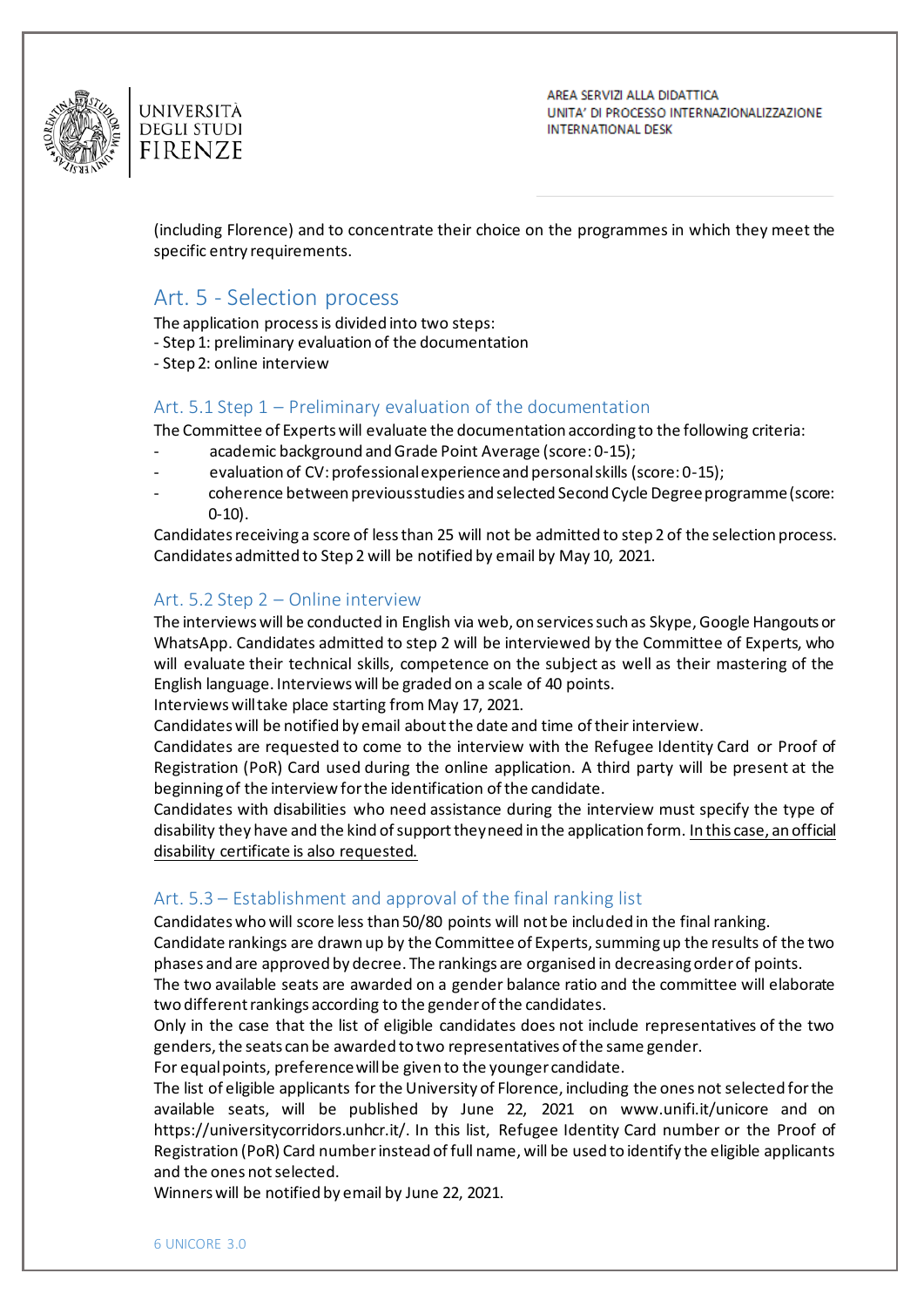

AREA SERVIZI ALLA DIDATTICA UNITA' DI PROCESSO INTERNAZIONALIZZAZIONE **INTERNATIONAL DESK** 

#### <span id="page-6-0"></span>Art. 5.4 Acceptance

The winner candidates must reply to the University of Florence communication accepting the scholarship by 10 days from the reception. Failing to provide a feedback by the given deadline will cause the loss of the benefits.

By accepting the scholarship, candidates fully accept without reserve UNICORE 3.0 project support and financial benefits at the conditions established in this call for applications. With the acceptance candidates also confirm under their own full responsibility that they do not fall within any of the conditions of incompatibility established in article 2 of this call for applications.

Candidates will receive from the International desk of the University of Florence detailed information about the procedure to follow in order to complete the enrollment.

Candidates selected for the UNICORE 3.0 project support and financial benefits are not automatically enrolled in the chosen second cycle degree Programme. Candidates must comply with the applicable provisions and deadlines, including enrollment regulations, established by the Memorandum issued by the Italian Ministry of University and Research, concerning foreign students' access to university degree programmes.

More specifically, upon their arrival in Italy, to complete the enrollment process, candidates selected as winners will have to submit to the International desk the following documents:

- the original bachelor's degree certificate, or its certified copy, legalized by the competent Italian embassy/consulate, along with its translation in Italian and the *dichiarazione di valore in loco*;
- the original transcript of records, legalized by the competent Italian embassy/consulate, along with its translation in Italian.

#### <span id="page-6-1"></span>Art. 5.5 Ranking scroll and assignment of available seats

Candidates selected as winners can withdraw by sending an e-mail t[o unicore@unifi.it.](mailto:unicore@unifi.it)

In case a candidate winner of the scholarship will withdraw by July 2, 2021, the scholarship will be allocated to the next eligible candidate in the gender-based ranking.

If after having scrolled all the rankings, seats will still be available, the University of Florence reserves the right of searching for eligible candidates from other rankings issued by the Universities partners of the project. Potential candidates must undergo any additional selection process that the University of Florence will consider appropriate, in order to verify the specific entry requirements.

# <span id="page-6-2"></span>ART. 6 – Access to the scholarship and renewal requirements

#### <span id="page-6-3"></span>Art. 6.1 Access to the scholarship

Winners will receive detailed information on how to access the benefits by email.

#### <span id="page-6-4"></span>Art. 6.2 Renewal requirements

- First year: by August 10, 2022: 18 CFU/credits.
- Second year: by August 10, 2023: 54 CFU/credits.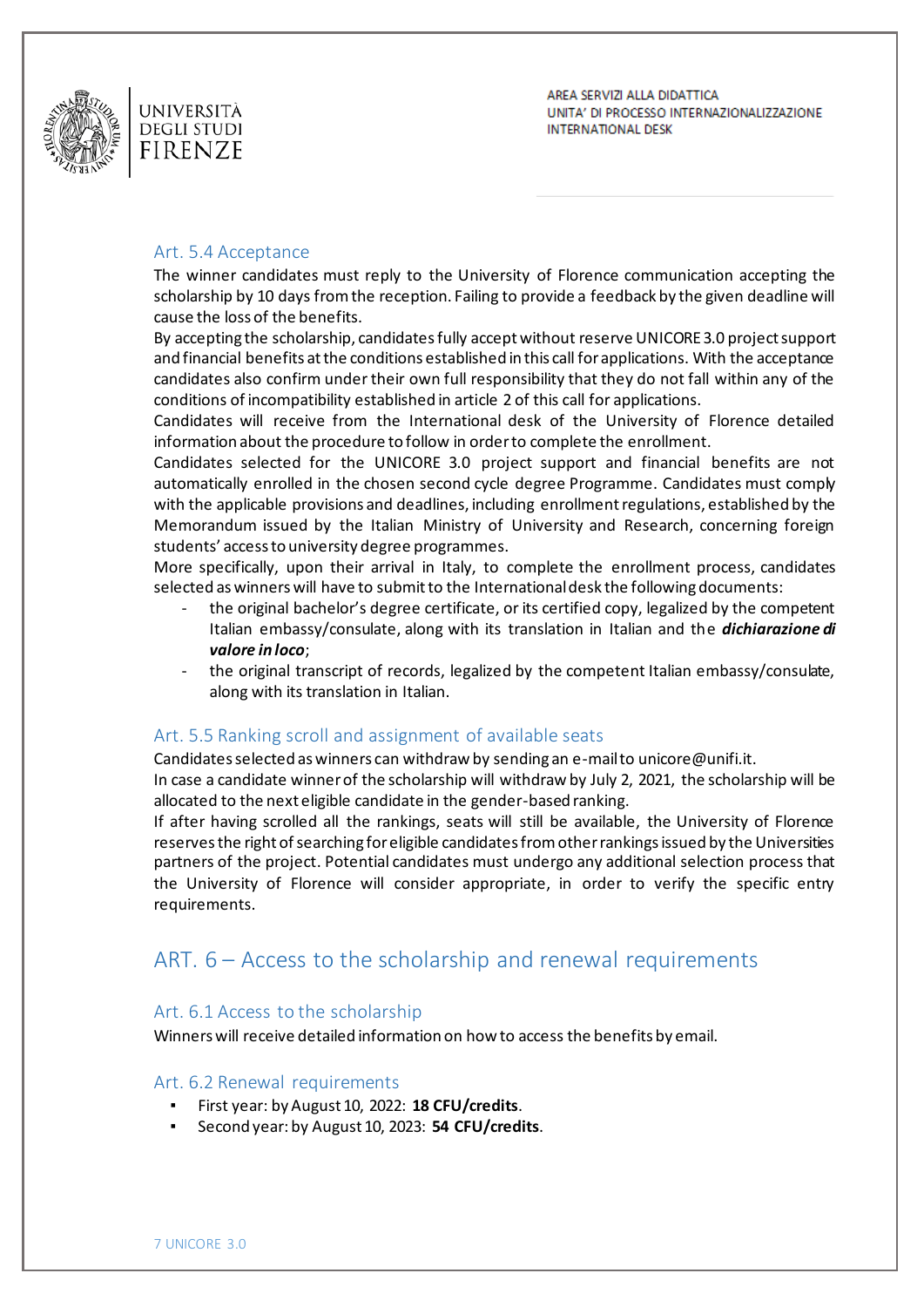

AREA SERVIZI ALLA DIDATTICA UNITA' DI PROCESSO INTERNAZIONALIZZAZIONE **INTERNATIONAL DESK** 

### <span id="page-7-0"></span>Art. 6.3 Additional Renewals

The students who do not succeed to complete the Master Programme by December 2023 can request a 6 months extension of the scholarship for the amount of 3,750 euros. The extension is awarded only if, by 22 December 2023, the students have to pass two exams, university internship (if applicable) and defend the final thesis. The request must be submitted to the International desk by 22 December 2023.

# <span id="page-7-1"></span>ART. 7 - Withdrawal from studies

Winners who, after their enrollment, apply for withdrawal from studies, will lose their right to all the benefits listed in Art. 1.4 and will be requested to return the PC.

# <span id="page-7-2"></span>ART. 8 – Information notice concerning data processing

Personal data are processed according to the Regulation (EU) 2016/679 of the European Parliament and of the Council of 27 April 2016 on the protection of natural persons with regard to the processing of personal data and on the free movement of such data, and repealing Directive 95/46/EC (General Data Protection Regulation) and according to the legislative decree 196/2003 and its subsequent amendments and additions.

Personal data collected are also processed in compliance with UNHCR Data Protection Policy available at https://www.refworld.org/docid/55643c1d4.html and its guidance available at <https://www.refworld.org/docid/5b360f4d4.html>

For further information on personal data processing by the University of Florence, applicants can consult the webpage on the privacy policy and data protection [\(https://www.unifi.it/vp-11360](https://www.unifi.it/vp-11360-protezione-dati.html) [protezione-dati.html\)](https://www.unifi.it/vp-11360-protezione-dati.html)

The Administration reserves the right to verify the truth of the information provided. Without prejudice to the penal sanctions of article 76 of Italian Presidential Decree no. 445/2000, in the event of fraudulent information being discovered as a result of such verification the applicant will forfeit the right to the study grant.

# <span id="page-7-3"></span>ART. 9 – Conditional issuing of the call for applications

The implementation of the project and the assignment of the expected benefits are subordinate to the signing of the cooperation agreement and its addendum for the project "University Corridors for Refugees 3.0" (Ethiopia, 2021-2023) among the parties listed in Art. 1.

Additionally, this call might be suspended or withdrawn in accordance with the developments of the legal and epidemiological framework of the health emergency known as "Coronavirus" or "SARS-CoV-19".

# <span id="page-7-4"></span>Art. 10 – List of the Second Cycle Degree taught in English participating in the call for University of Florence

The Second cycle degree programmes taught in English at the University of Florence are: **School of Agriculture**

● Natural Resources Management for Tropical Rural Development